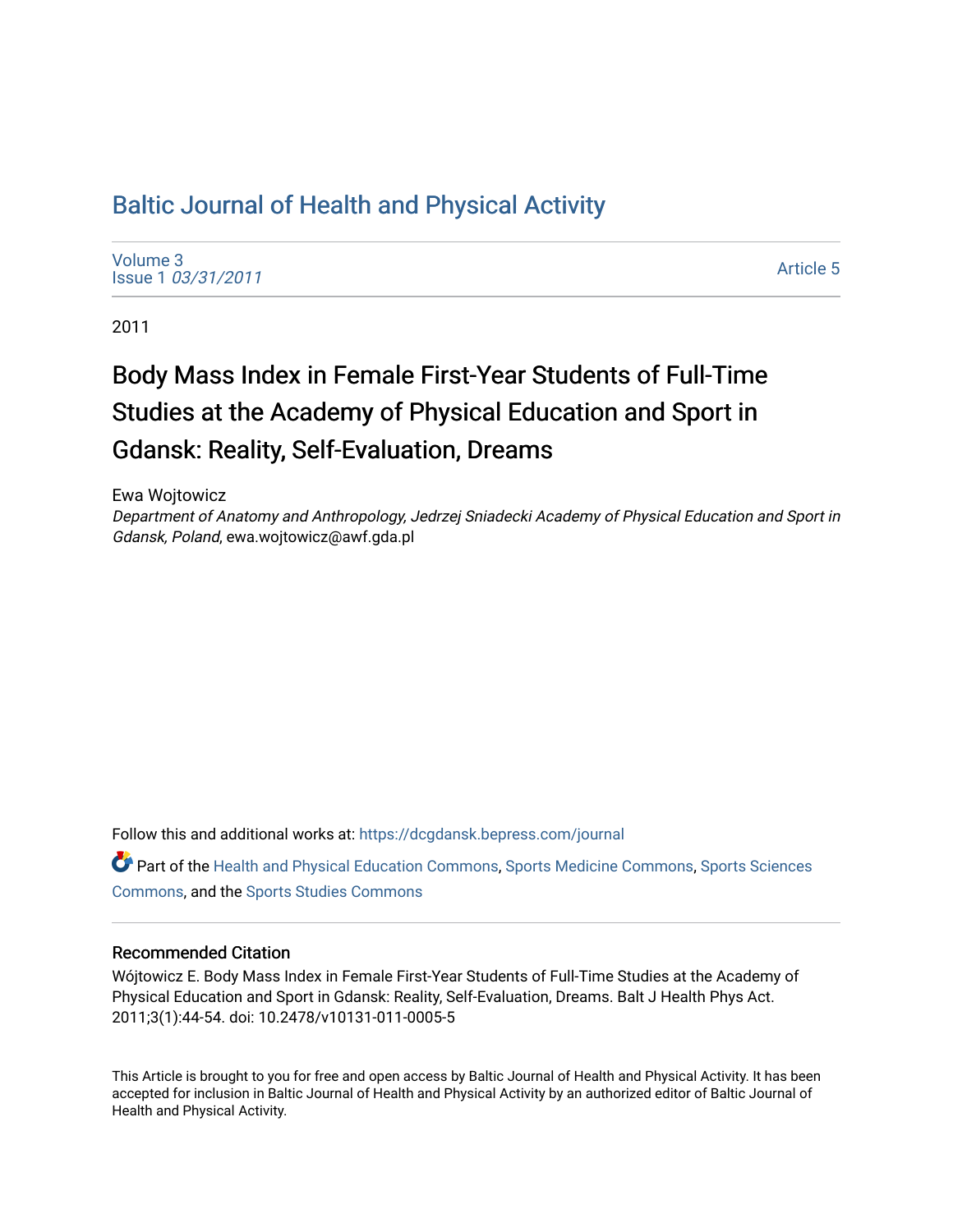|                                                                                                                                    | <b>Body Mass Index in Female First-Year Students</b><br>of Full-Time Studies at the Academy of Physical<br><b>Education and Sport in Gdansk:</b><br><b>Reality, Self-Evaluation, Dreams</b>                                                                                                                                                                                                                                                                 |
|------------------------------------------------------------------------------------------------------------------------------------|-------------------------------------------------------------------------------------------------------------------------------------------------------------------------------------------------------------------------------------------------------------------------------------------------------------------------------------------------------------------------------------------------------------------------------------------------------------|
|                                                                                                                                    | DOI: 10.2478/v10131-011-0005-5                                                                                                                                                                                                                                                                                                                                                                                                                              |
| <b>Authors' Contribution:</b><br>A - Study Design<br>B - Data Collection                                                           | Ewa Wójtowicz                                                                                                                                                                                                                                                                                                                                                                                                                                               |
| C - Statistical Analysis<br>D - Data Interpretation<br>E - Manuscript Preparation<br>F - Literature Search<br>G - Funds Collection | Jedrzej Sniadecki Academy of Physical Education and Sport in Gdansk, Poland                                                                                                                                                                                                                                                                                                                                                                                 |
|                                                                                                                                    | Key words: real BMI, subjective BMI, BMI in dreams, female students.                                                                                                                                                                                                                                                                                                                                                                                        |
| <b>Background:</b>                                                                                                                 | <b>Abstract</b><br>An image on one's body is an important component of one's mental welfare.<br>Scientific reports suggest that girls and women have a tendency to evaluate                                                                                                                                                                                                                                                                                 |
|                                                                                                                                    | themselves through the prism of physical appearance and gender<br>expectations influenced by cultural and unrealistic standards of beauty (slim,<br>very lean, boy-like silhouette). The purpose of this study was to find out the<br>opinions of young, healthy and physically active women about their bodies<br>(BMI self-evaluation) and the ones connected with their dreams (the most<br>satisfactory BMI) and reality (anthropometric measurements). |
| <b>Material/Methods:</b>                                                                                                           | statistical analysis of the data was based on anthropometric<br>The<br>measurements and a survey conducted on female students $(N=1,394)$ from<br>the first year of full-time studies at the Academy of Physical Education and<br>Sport in Gdansk in the years 2000-2007.                                                                                                                                                                                   |
| Results:                                                                                                                           | Overweight or obesity occurred in 5.9% of students. By contrast, during self-<br>evaluation 30.62% of the women declared overweight or obesity. In self-<br>evaluation among the tested group of students 29.17% of women with normal<br>body weight claimed to have a higher BMI, and only 1.85% to have a lower<br>one. It this group of young women, 59.97% are satisfied with their BMI (self-                                                          |
| Conclusions:                                                                                                                       | evaluation and dreams overlap).<br>The examined women do not have skills to properly assess their BMI, which,<br>in turn, can lead to eating disorders. BMI evaluation should not be based<br>solely on information obtained in young women's BMI self-evaluation.<br>Education is necessary for continuous monitoring and correcting the body's<br>dimensions.                                                                                             |

Word count: 5020 Tables: 8 Figures: -

Received: September 2010 Accepted: December 2011 Published: March 2011

Corresponding Author:

Dr Ewa Wójtowicz

References: 34

Academy of Physical Education and Sport, Department of Anatomy and Anthropology, 80-336 Gdańsk, Poland, ul. K. Górskiego 1 Phone: +4858 554-71-09, e-mail: ewawoj14@wp.pl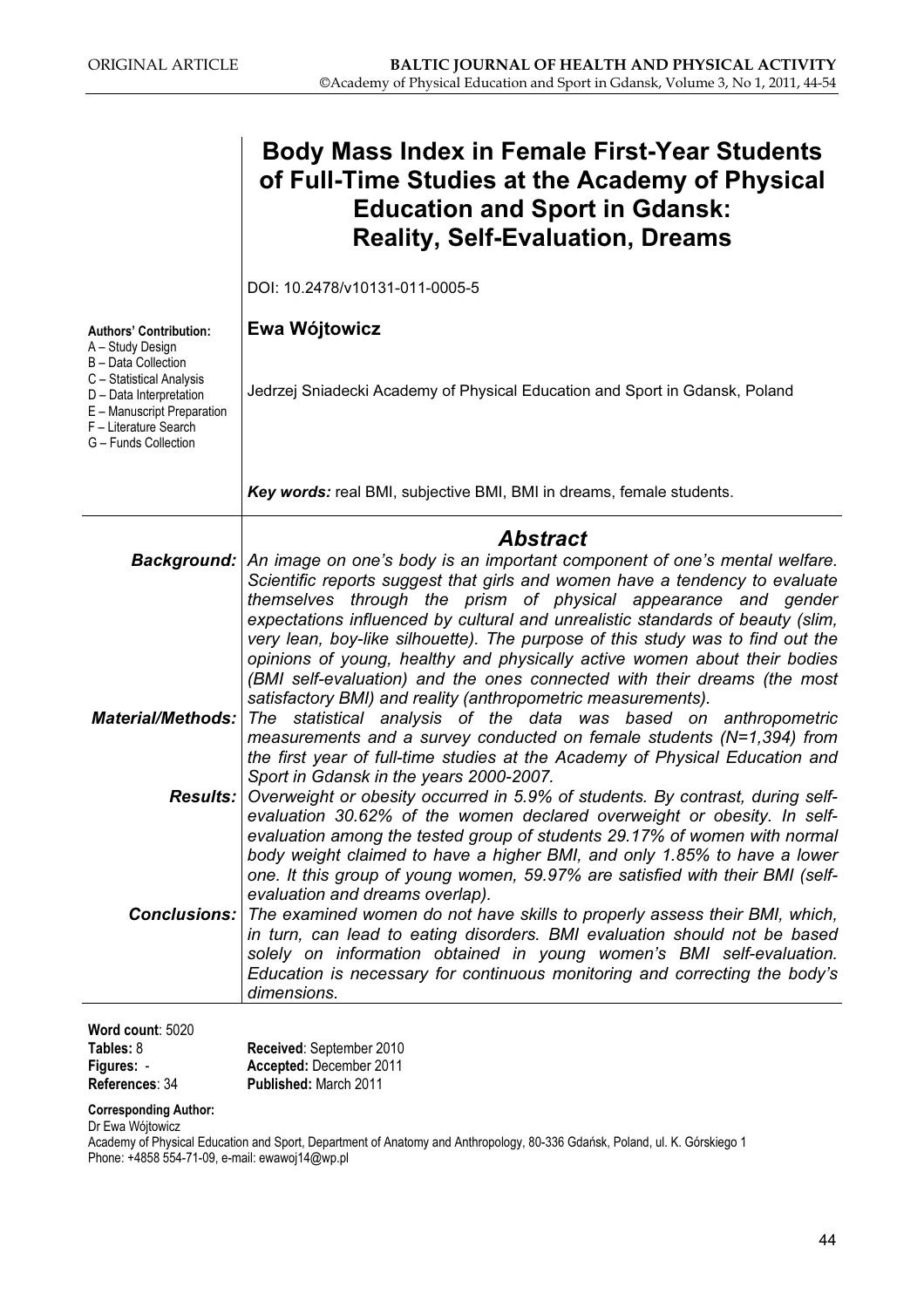## **Introduction**

Nutrition is one of the most important environmental factors determining the biological value and health of human populations. Evaluation of the nutritional status (shortage or excess of nutrients) is carried out through biochemical studies and anthropometric measurements [1]. Evaluation of the ratio of body weight to height, circumference of body parts, and skin folds thickness are used as measures of the nutritional status [1].

Requirements regarding human nutrition depend on a number of bio-geographical and sociocivilization factors (such as age, gender, type of work performed, the body size, season of the year, health status). Food provides energy required for proper functioning of the body (including the action of muscles, mental work, and retaining constant body temperature, ontogenesis and reproduction) [1].

Eating disorders are becoming nowadays not only a medical but also a social problem. This is demonstrated by both the literature review, as well as information from mass-media [2]. Problems associated with eating disorders do not constitute only the social and cultural aspect. They are not only limited to issues of food and the dimensions of the body. Eating disorders are inextricably linked with internal conflicts, emotional problems and definition of one's own identity and negative self-image and the problems associated with the course of psychosexual development [2]. It is well known that taking care of one's body will reduce the risk of many diseases. There is also a widespread assumption that, if we are slim, we will find a better partner in life, we will find a better job, we will be happier, we will achieve success in life, we will be more sexually attractive and more confident in ourselves [2,3,4]. The ascertainment "slim is better" is omnipresent. The mass-media have a particular influence on the development of models and ideals (the body, appearance, figure). Images taken from the press, radio and television very often produce patterns among adolescents connected with a sense of a gap between the "ideal body" and "one's own body". This triggers constant anxiety about appearance or body weight and inclines one to take measures to reduce this anxiety. Most frequently, this is the control of the body weight primarily through diet [5,6]. An image of one's body is an important component of one's mental welfare. Scientific reports suggest that girls and women tend to evaluate themselves through the prism of physical appearance and gender expectations influenced by cultural and unrealistic standards of beauty (slim, very lean, boy's silhouette) [7]. The shift towards the ideal of lean body coincides with a higher prevalence of overweight and obesity [2]. Overweight and obesity are the results of oversupply of energy consumed in the diet in relation to the needs of the body, which results in excessive storage of body fat. In more than 90% of the obese, obesity is the cause of abnormal energy balance, which results from the competitive power of the energy spent on food [8]. People with excessive body weight suffer from diabetes, hypertension, hyperlipidemia, atherosclerosis, ischemic heart disease, certain cancers, liver disease, joint disease, hormonal disorders or chronic obstructive pulmonary disease more often than the general population [9,10,11,12]. In addition to health risks, obesity and dissatisfaction with the actual construction of the body (primarily body weight) are often associated with major psychological and social problems, such as low selfesteem, social isolation, depressive states. For many people, their external appearance significantly shapes their self-esteem and identity. This creates the mental picture of the body, including the image itself. This idea and its conformity with reality are important. It influences thinking, experience and activities of a human being [5]. The research results suggest that the image of one's own body, sexual attractiveness, physical condition and acceptance of body weight for women is a major determinant of the overall sense of happiness in life [13]. In addition, one's body image or the image generated under the influence of internal stimuli need not be consistent with the actual facts [5]. Nutritional disorders are an important medical and social problem. Knowledge on health behaviours, lifestyles, perceptions and satisfaction with one's own build are a foundation for creating pro-health programs and actions.

# Material and Methods

The statistical analysis of the data is based on anthropometric measurements and a survey conducted on female students (N=1394) from the first year of full-time studies at the Academy of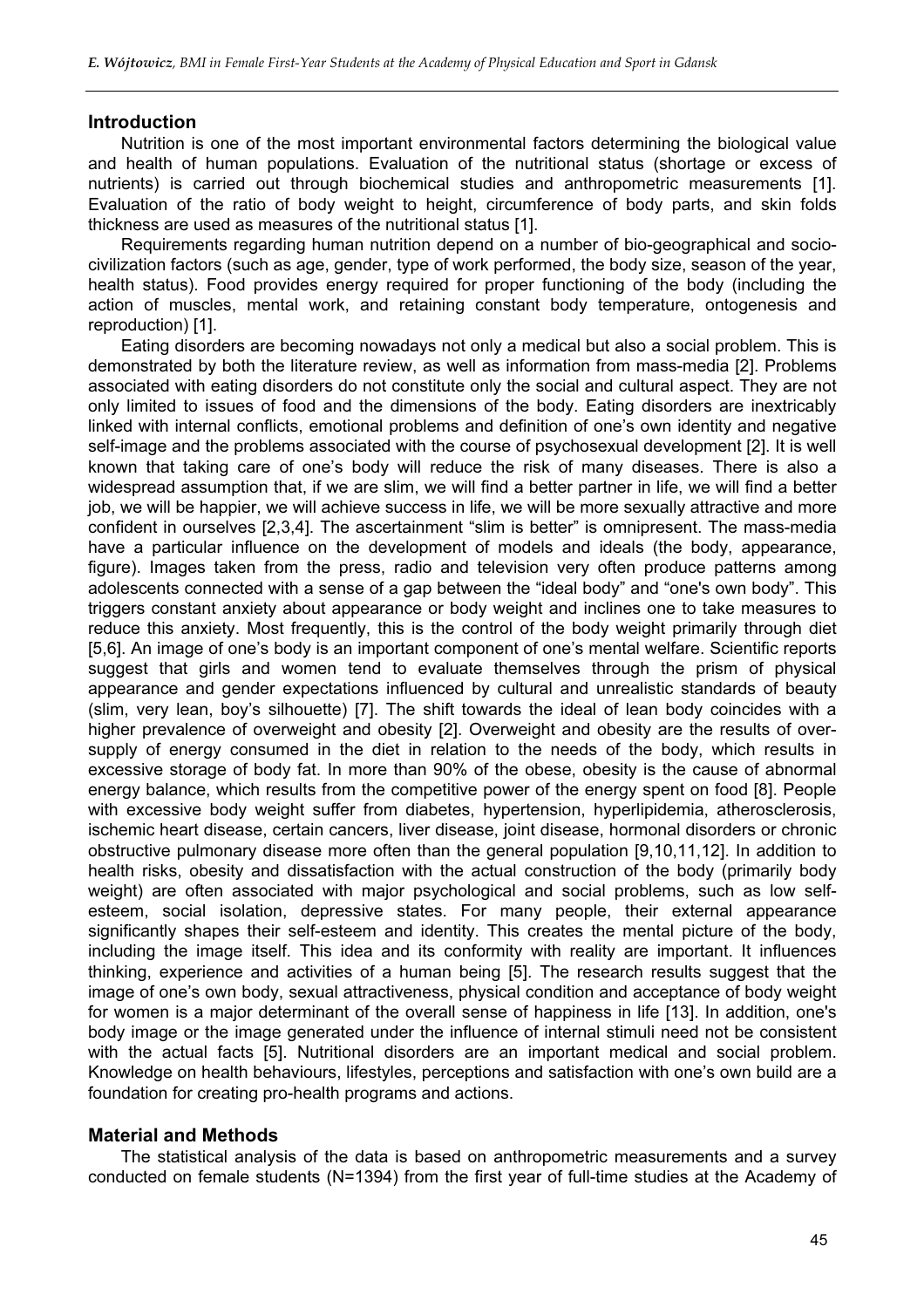Physical Education and Sport in Gdansk in the years 2000-2007. The examined students are healthy, fit and physically active women at the turn of adolescence and adult age. Anthropometric measurements were performed each year in the same period on the same person. Before proceeding to the anthropometric measurements the tested students filled in a questionnaire, which asked them, among others, about the most satisfying for them BMI category (underweight, normal weight, overweight, obesity, extreme obesity).

Female students also engaged in BMI self-evaluation by selecting one of the categories of the index (underweight, normal weight, overweight, obesity, extreme obesity). Measurements of body height, weight and the skin folds thickness were performed in accordance with the rules [1]. Anthropometric measurements performed by medical weight (body weight), anthropometer (body height) and skin fold calliper (the skin folds thickness on the right side of the body: under scapula, on the back of an arm, on abdomen). The density of the body was calculated by Piechaczek's formula [14] using the three skin folds thicknesses: under scapula, on the back of an arm, on abdomen. Total body fat percentage of body weight (F%) was calculated by Keys and Brożek's formula [14]. Total body fat in kilograms (Fkg) was calculated using the formula: Fkg=(body mass[kg] x F%):100%. Active cell of body mass in percentage (TA%) was calculated from the formula: TA%=100%-F%. The value of the proper body mass was defined using Body Mass Index (BMI) according to the following formula:

BMI = Body mass [kg] :  $(B-v)^2[m]$ . The following ranges of BMI values were considered [15]:

- $\blacksquare$  BMI < 18,5 kg/m<sup>2</sup> underweight,
- 18.5 kg/m<sup>2</sup>  $\leq$  BMI <25.0 kg/m<sup>2</sup> normal weight,
- 25.0 kg/m<sup>2</sup>  $\leq$  BMI < 30.0 kg/m<sup>2</sup> overweight,
- 30.0 kg/m<sup>2</sup>  $\leq$  BMI <40.0 kg/m<sup>2</sup> obesity,
- 40.0 kg/m<sup>2</sup> ≥ BMI extreme obesity.

Statistical analysis of the results was conducted using Statistica 6.0 software. For continuous variables, the normality of distributions was verified using Shapiro-Wilk's test. In cases of abnormal distributions, medians were used and the differences between them were tested using Kruskal-Wallis test or Mann-Whitney test. A correlation link between quantitative variables was estimated calculating the Spearman rank-order correlation coefficient. The differences in the numbers of observations during different stages of the analysis result from the lack of respondents' consent to use the information contained in the questionnaire for research purposes.

The purpose of this study was to find out the opinions of young, healthy and physically active women about their bodies (BMI self-evaluation) and the ones preoccupied with their dream opinion (the most satisfactory BMI) and reality (anthropometric measurements).

## Results

The overall characteristics of the quantitative variables analysed in the group of women, the first-year full-time students at Jedrzej Śniadecki Academy of Physical Education and Sport in Gdansk, are presented in Table 1.

There was no significant statistical relationship between the respondents' years of birth and the value of their BMI ratio (p>0.05) or between their years of birth and the percentage of the women in various BMI categories calculated on the basis of anthropometric measurements (p>0.05). Also, the BMI index (p>0.05) did not show a statistically significant variation according to the year of birth. Therefore, the subsequent stages of analysis do not take into account the surveyed women's years of birth.

The presence of a statistically significant correlation between density of the body and skin folds thickness (under scapula, on the back of an arm, on abdomen) allowed assessing the fatty tissue of the body by means of the method proposed by Piechaczek [17]. Correlation coefficients for skin folds thickness had the following values: under scapula (R=-0.64; p=0.00000), on the back of an arm (R=-0.78; p=0.00000), on abdomen (R=-0.81; p=0.00000).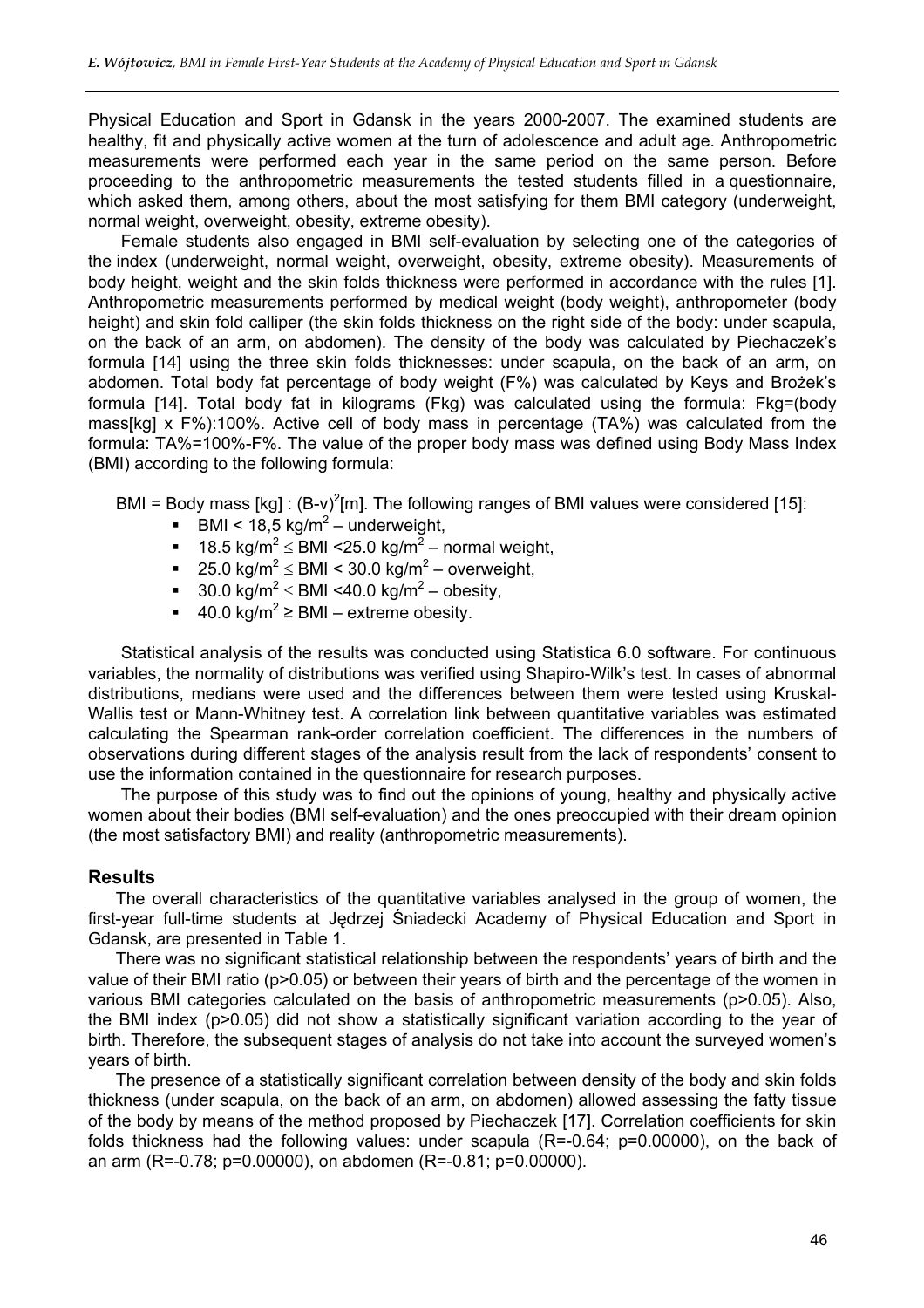The value of the index calculated on the basis of BMI anthropometric measurements significantly correlated with body weight (R=0.78; p=0.000), skin folds thickness under scapula (R=0.59; p=0.000), on the back of an arm (R=0.21; p=0.000), on abdomen (R=0.0499; p=0.000), and with elements of the composition of body tissue: D (R=-0.46; p=0.000), F% (R=0.46; p=0.000), Fkg (R=0.69; p=0.000), TA% (R=-0.46; p=0.000), TAkg (R=0.69; p=0.000). As expected, there was no statistically significant correlation of BMI with the women's body height (R=0.0087; p=0.7).

When examining the relationships between categories of real BMI and body weight, body height, real BMI, skin fold thickness, body density and the components of body tissue, there were significant correlations (p≤0.05) between:

- categories of real BMI (underweight, normal weight, overweight) and the body weight, real BMI, D, F%, the skin fold thickness (under scapula, on the back of an arm, on abdomen) (Tab. 2);
- categories of self-evaluated BMI (underweight, normal weight, overweight) and the body weight, real BMI, D, F%, the skin fold thickness (under scapula, on abdomen) (Tab. 3);
- categories (underweight, normal weight) of the most satisfactory BMI (dreams) and body weight, real BMI (Tab.4).

There were no statistically significant correlations (p>0.05) between:

- categories of real BMI (underweight, normal weight, overweight) and the body height (in accordance with the expectations associated with the definition of BMI) (Tab. 2);
- categories of self-evaluated BMI (underweight, normal weight, overweight) and the body height and the thickness of skinfolds on the back of an arm (Tab. 3);
- categories (underweight, normal weight) of the most satisfactory BMI (dreams) and body height, D, F%, the skin fold thickness (under scapula, on the back of an arm, on abdomen) (Tab. 4).

With successive categories of real and self-evaluated BMI (in the direction from underweight to overweight), there was a statistically significant increase in the value of body weight, real BMI, F% and the skin fold thickness (under scapula, on the back of an arm, on abdomen). Also the height of the body reached increasingly higher values, although this diversity was not statistically significant (in accordance with expectations associated with the definition of BMI). By contrast, the density of the body in the direction from underweight to overweight significantly decreased. This is consistent with the widely-known relationship – the lower the density of the body, the greater fatness (Tab. 2, Tab. 3). Also, with successive BMI categories of the most satisfactory BMI (dreams) (in the direction from underweight to normal body weight), the value of the body weight and real BMI significantly increased. Also the body height, F% and the skin fold thickness reached increasingly higher values, but they did not reach the observed variation at the level of statistical significance. Underweight women had an insignificantly higher body density than women with normal body weight (Tab. 4).

None of the surveyed female students dreamt of overweight, obesity or extreme obesity. They mostly wanted to have a normal body weight (92.48%) or underweight (7.52%). Only 3.73% students evaluated their BMI as underweight, while the anthropometric measurements indicated clearly that there was underweight in 4.73% students. A reverse dependency occurred in the overweight category. 29.94% students believed that they were overweight. By contrast, anthropometric measurements indicated that only 5.6% of students were overweight (Tab. 8).

# BMI facts (anthropometric measurements) and self-evaluation BMI

Of the 885 students who self-evaluated their BMI, 68.81% students had accurate self-assessment (in accordance with the facts, that is, anthropometric measurements). By contrast, during selfevaluation 28.81% assessed their BMI as higher compared to the real BMI, and 2.37% rated it as lower one. Women with underweight and normal body weight during self-evaluation raised their BMI value more often than underestimated it, unlike women with overweight. The latter ones tended to underestimate their BMI in relation to the facts. During self-evaluation BMI was assessed as higher by 48.57% of underweight women, by 29.17% of normal weight women, and by 5% of overweight women. By contrast, BMI was underestimated in self-evaluation by 1.85% of women with normal body weight and by 12.5% of overweight women. 82.5% of overweight students,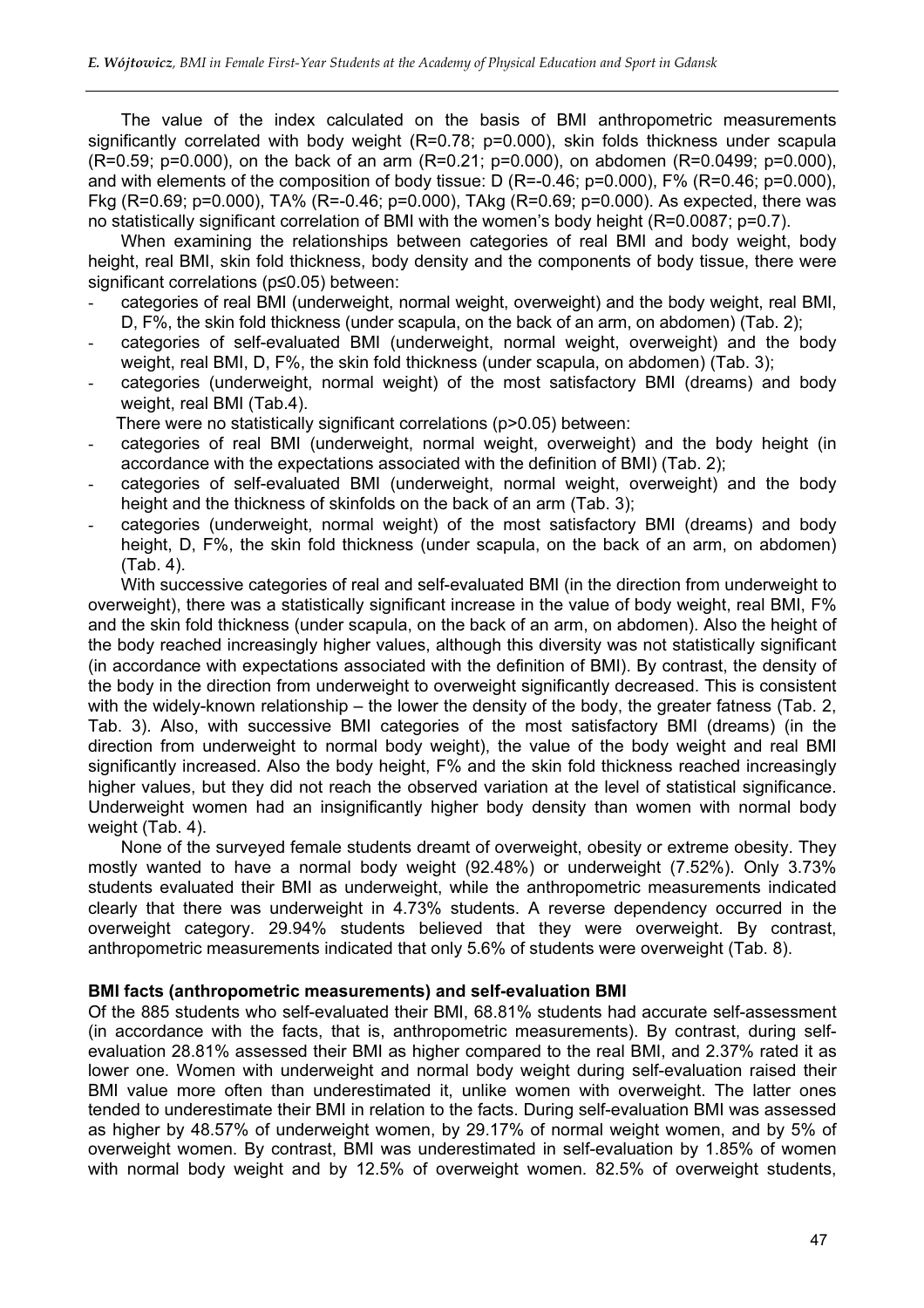68.97% of students with normal body weight and 51.43% of underweight students assessed their BMI correctly (according to real BMI) (Tab.5).

Tab.1. General characteristics of the quantitative variables – first-year female student of full-time studies at the Academy of Physical Education and Sport in Gdansk (2000-2007)

| Variable                     | N    | M      | <b>SD</b> | Q <sub>25</sub> | Me     | Q75    |
|------------------------------|------|--------|-----------|-----------------|--------|--------|
| Calendar age [years]         | 1409 | 20.69  | 0.67      | 20.0            | 20.0   | 20.0   |
| Body weight [kg]             | 1394 | 60.89  | 7.58      | 55.60           | 60.10  | 65.40  |
| Body height [cm]             | 1394 | 167.86 | 6.22      | 163.70          | 167.60 | 171.70 |
| BMI [kg/m <sup>2</sup> ]     | 1394 | 21.58  | 2.13      | 20.12           | 21.33  | 22.87  |
| F on the back of an arm [mm] | 1394 | 4.01   | 1.69      | 3.0             | 3.4    | 4.6    |
| F under scapula [mm]         | 1394 | 11.65  | 4.40      | 8.8             | 10.60  | 13.40  |
| F on abdomen [mm]            | 1393 | 10.20  | 4.59      | 7.20            | 9.0    | 12.0   |
| D                            | 1394 | 1.06   | 0.008     | 1.05            | 1.056  | 1.06   |
| F%                           | 1394 | 16.65  | 3.14      | 14.52           | 16.47  | 18.64  |
| Fkg                          | 1394 | 10.23  | 2.75      | 8.35            | 9.95   | 11.75  |
| TA%                          | 1394 | 83.35  | 3.14      | 81.36           | 83.53  | 85.48  |
| TAkg                         | 1394 | 50.65  | 5.81      | 46.76           | 50.08  | 53.93  |

 $\overline{F}$  – the skin folds thickness on the right side of the body

Tab. 2. General characteristics of the quantitative variables – first-year female students of full-time studies at the Academy of Physical Education and Sport in Gdansk (2000-2007) – in categories of real BMI

| N                                                 | M          | <b>SD</b> | Q <sub>25</sub>                                      | Me                                          | Q75    |            | N                 | M                                    | <b>SD</b> | Q <sub>25</sub>                             | Me      | Q75    |
|---------------------------------------------------|------------|-----------|------------------------------------------------------|---------------------------------------------|--------|------------|-------------------|--------------------------------------|-----------|---------------------------------------------|---------|--------|
| Body weight [kg] *                                |            |           |                                                      |                                             | BMI*   |            | Body height [cm]* |                                      |           |                                             |         |        |
|                                                   | $R = 0.07$ |           |                                                      | $p= 0.01 / \chi^2 = 140.22 \quad p=0.000$   |        |            |                   |                                      |           | R= -0.03 p= 0.25 / $\chi^2$ = 1.02          | $p=0.6$ |        |
| 66                                                | 50.27      | 4.28      | 47.30                                                | 49.60                                       | 54.00  | <b>UW</b>  | 66                | 167.75                               | 6.69      | 163.30                                      | 166.45  | 171.30 |
| 1246                                              | 60.56      | 6.41      | 55.80                                                | 60.00                                       | 64.80  | <b>NW</b>  | 1246              | 167.89                               | 6.17      | 164.00                                      | 167.70  | 172.00 |
| 78                                                | 73.41      | 5.99      | 69.00                                                | 72.50                                       | 76.40  | <b>OW</b>  | 78                | 167.31                               | 6.42      | 163.00                                      | 167.75  | 170.70 |
| 4                                                 | 94.13      | 16.31     | 83.75                                                | 90.50                                       | 104.50 | <b>OB</b>  | 4                 | 169.98                               | 9.84      | 163.75                                      | 171.65  | 176.20 |
| 0                                                 |            |           |                                                      |                                             |        | EOB        | 0                 |                                      |           |                                             |         |        |
|                                                   |            |           | Body Mass Index [kg/m <sup>2]</sup> *                |                                             |        |            |                   |                                      |           | $F%$ *                                      |         |        |
|                                                   |            |           |                                                      | R= 0.07 p= 0.01 / $\chi^2$ = 144.12 p=0.000 |        | BMI*       |                   |                                      |           | R= 0.12 $p= 0.000 / \chi^2 = 63.60 p=0.000$ |         |        |
| 66                                                | 17.84      | 0.58      | 17.49                                                | 18.09                                       | 18.28  | <b>UW</b>  | 66                | 14.83                                | 2.87      | 12.73                                       | 14.63   | 17.21  |
| 1246                                              | 21.45      | 1.57      | 20.22                                                | 21.32                                       | 22.62  | <b>NW</b>  | 1246              | 16.50                                | 2.95      | 14.48                                       | 16.37   | 18.45  |
| 78                                                | 26.21      | 1.22      | 25.35                                                | 25.73                                       | 26.63  | <b>OW</b>  | 78                | 20.26                                | 3.15      | 18.30                                       | 20.10   | 22.15  |
| 4                                                 | 32.39      | 2.60      | 30.72                                                | 31.76                                       | 34.06  | <b>OB</b>  | 4                 | 20.71                                | 9.35      | 15.18                                       | 24.82   | 26.23  |
| 0                                                 |            |           |                                                      |                                             |        | EOB        | 0                 |                                      |           |                                             |         |        |
|                                                   |            |           | $\overline{F}$ on the back of an arm $\text{[mm]}^*$ |                                             |        |            |                   | F under scapula [mm]*                |           |                                             |         |        |
|                                                   |            |           |                                                      | R= 0.07 p= 0.01 / $\chi^2$ = 13.09 p=0.001  |        | BMI*       |                   | $R = 0.09$                           |           | $p = 0.01 / \chi^2 = 91.40$ p=0.000         |         |        |
| 66                                                | 3.75       | 1.36      | 2.80                                                 | 3.20                                        | 4.20   | UW         | 66                | 8.61                                 | 2.17      | 7.40                                        | 8.30    | 10.00  |
| 1246                                              | 3.96       | 1.62      | 3.00                                                 | 3.40                                        | 4.40   | <b>NW</b>  | 1246              | 11.37                                | 3.82      | 8.80                                        | 10.40   | 13.00  |
| 78                                                | 4.82       | 2.17      | 3.20                                                 | 4.00                                        | 6.00   | <b>OW</b>  | 78                | 18.18                                | 6.66      | 14.00                                       | 17.50   | 21.40  |
| 4                                                 | 7.65       | 5.38      | 3.40                                                 | 7.20                                        | 11.90  | <b>OB</b>  | 4                 | 21.80                                | 14.24     | 10.90                                       | 24.30   | 32.70  |
| 0                                                 |            |           |                                                      |                                             |        | EOB        | 0                 |                                      |           |                                             |         |        |
|                                                   |            |           | F on abdomen [mm]*                                   |                                             |        |            |                   |                                      |           | D <sup>*</sup>                              |         |        |
| $p= 0.000 / \chi^2 = 84.76 p=0.000$<br>$R = 0.12$ |            |           |                                                      | BMI*                                        |        |            |                   | R= -0.12 $p= 0.000 / \chi^2 = 63.60$ | p=0.000   |                                             |         |        |
| 66                                                | 7.46       | 2.34      | 5.80                                                 | 7.00                                        | 8.20   | <b>UW</b>  | 66                | 1.0606                               | 0.0077    | 1.0542                                      | 1.0610  | 1.0662 |
| 1246                                              | 9.87       | 4.04      | 7.20                                                 | 9.00                                        | 11.80  | <b>NW</b>  | 1246              | 1.0561                               | 0.0078    | 1.0509                                      | 1.0564  | 1.0614 |
| 78                                                | 17.28      | 6.67      | 12.80                                                | 15.70                                       | 22.00  | <b>OW</b>  | 78                | 1.0462                               | 0.0082    | 1.0413                                      | 1.0466  | 1.0513 |
| 4                                                 | 20.30      | 10.65     | 12.80                                                | 22.70                                       | 27.80  | <b>OB</b>  | 4                 | 1.0454                               | 0.0249    | 1.0308                                      | 1.0344  | 1.0600 |
| $\pmb{0}$                                         |            |           |                                                      |                                             |        | <b>EOB</b> | 0                 |                                      |           |                                             |         |        |

UW – underweight; NW – normal weight; OW – overweight; OB – obesity; EOB – extreme obesity; p – level of statistical significance; R – rank order correlation Spearman coefficient;  $\chi^2$  – Kruskal-Wallis test; F – the skin folds thickness on the right side of the body.

\*Given the small number of observations in the category of obesity and lack of observation in the category extreme obesity, R and  $\chi^2$  statistics were calculated only for the categories: underweight, normal weight and overweight. It should be noted that the significance remained at the same level as taking into account all categories of variable BMI facts.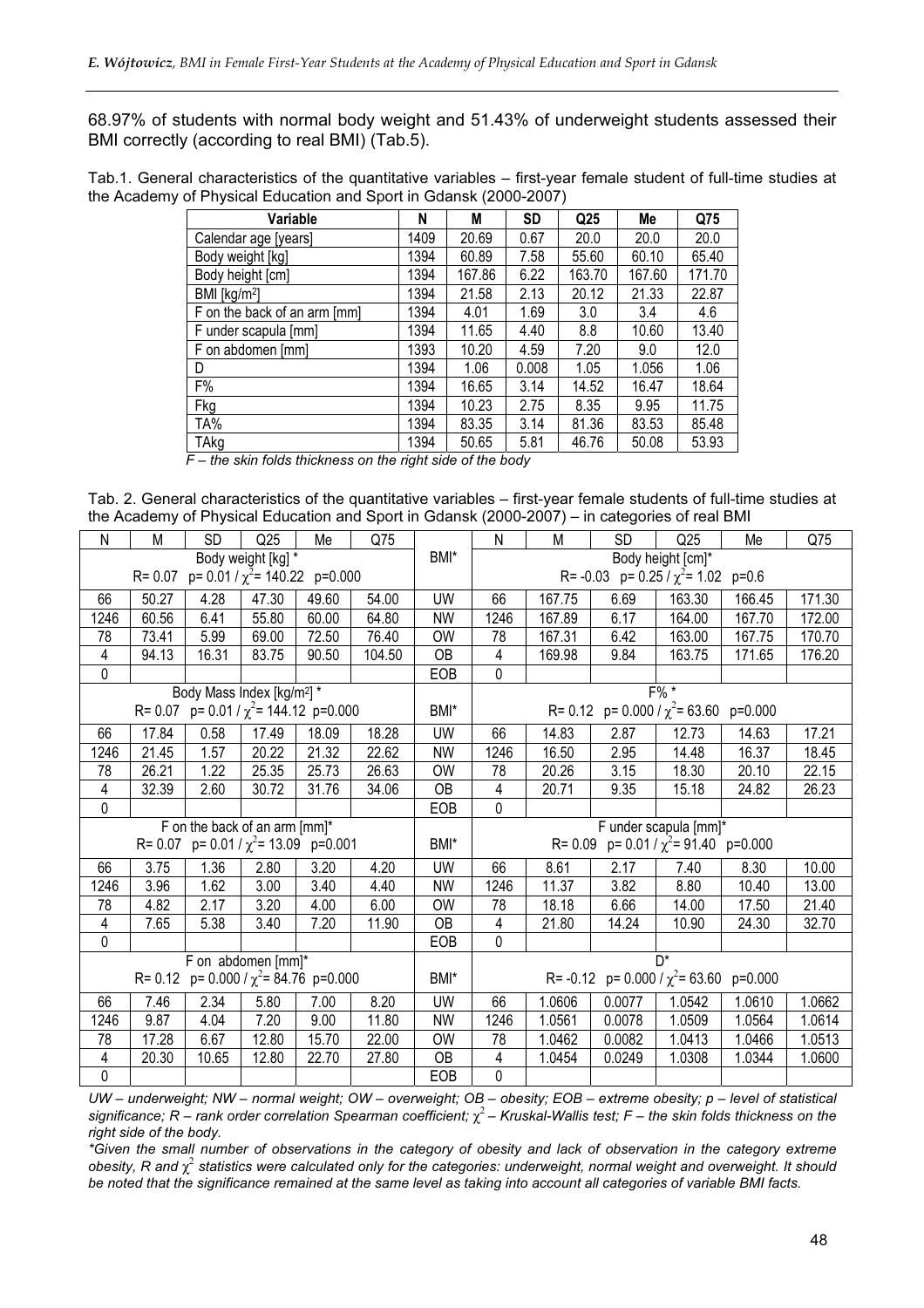N | M | SD | Q25 | Me | Q75 | | N | M | SD | Q25 | Me | Q75 Body weight [kg]  $R = 0.27$  p= 0.000 /  $\chi^2 = 127.99$  p=0.000 | BMI\* Body height [kg] R= 0.009  $p= 0.8 / \chi^2 = 3.298$   $p=0.19$ 33 | 51.39 | 5.52 | 47.70 | 49.70 | 55.60 | UW | 33 | 166.84 | 6.30 | 163.50 | 167.20 | 169.40 578 | 58.68 | 6.01 | 54.50 | 58.20 | 62.00 | NW | 578 | 167.56 | 6.23 | 163.50 | 168.00 | 172.20 265 | 65.31 | 7.46 | 60.30 | 65.00 | 70.00 | OW | 265 | 167.94 | 6.63 | 163.50 | 168.00 | 172.20 6 | 63.65 | 7.95 | 60.00 | 63.25 | 71.20 | OB | 6 | 165.03 | 5.54 | 162.00 | 165.75 | 166.50 3 | 66.57 | 7.84 | 57.80 | 69.00 | 72.90 | EOB | 3 | 166.17 | 8.31 | 157.00 | 168.30 | 173.20 Body Mass Index [kg/m<sup>2</sup>]\* R= 0.36  $p= 0.000 / \chi^2 = 196.74$   $p=0.000$  BMI\* F% \* R= 0.21  $p= 0.000 / \chi^2 = 67.18$   $p=0.000$ 33 | 18.44 | 1.45 | 17.46 | 18.42 | 18.85 | UW | 33 | 13.32 | 2.20 | 12.11 | 12.86 | 14.16 578 20.87 1.48 19.83 20.71 21.80 NW 578 14.82 2.37 13.39 14.94 16.38 265 | 23.12 | 1.88 | 21.83 | 22.99 | 24.26 | OW | 265 | 16.51 | 2.13 | 14.84 | 16.38 | 17.94 6 | 23.29 | 1.74 | 21.77 | 23.59 | 24.25 | OB | 6 | 18.70 | 2.38 | 17.80 | 18.56 | 19.67 3 | 24.23 | 3.79 | 20.41 | 24.30 | 27.99 | EOB | 3 | 17.59 | 2.01 | 16.04 | 16.88 | 19.86 F on the back of an arm [mm]\* R= 0.06  $p= 0.09 / \chi^2 = 20.32 \text{ p} = 0.000$  BMI\* F under scapula [mm]\* R= 0.22  $p= 0.000 / \chi^2 = 76.55 p=0.000$ 33 | 2.85 | 0.41 | 2.60 | 2.80 | 3.00 | UW | 33 | 8.42 | 3.36 | 6.80 | 8.00 | 8.60 578 | 3.08 | 0.56 | 2.80 | 3.00 | 3.40 | NW | 578 | 10.28 | 3.11 | 8.20 | 9.80 | 11.80 265 | 3.21 | 0.52 | 2.80 | 3.20 | 3.40 | OW | 265 | 13.21 | 4.73 | 9.80 | 12.00 | 15.80 6 3.60 0.42 3.20 3.70 4.00 OB 6 15.03 7.13 10.60 12.90 17.40 3 | 3.40 | 0.80 | 3.70 | 3.40 | 4.20 | EOB | 3 | 16.00 | 8.37 | 10.20 | 12.20 | 25.60 F on abdomen [mm]<sup>\*</sup>  $R = 0.22$  p= 0.000 /  $\chi^2 = 51.795$  p=0.000 BMI\* D\* R= -0.21  $p= 0.000 / \chi^2 = 67.18$   $p=0.000$ 33 | 7.19 | 2.41 | 5.40 | 6.60 | 8.40 | UW | 33 |1.0646 |0.0059 |1.0623 |1.0658 |1.0679 578 8.61 3.04 6.40 8.20 10.00 NW 578 1.0606 0.0064 1.0564 1.0602 1.0644 265 | 11.10 | 4.11 | 7.80 | 10.20 | 13.40 | OW | 265 | 1.0561 | 0.0056 | 1.0523 | 1.0564 | 1.0605 6 | 15.33 | 6.27 | 11.00 | 14.00 | 19.60 | OB | 6 | 1.0503 | 0.0062 | 1.0477 | 1.0506 | 1.0526 3 | 13.20 | 5.56 | 6.80 | 16.00 | 16.80 | EOB | 3 | 1.0532 | 0.0053 | 1.0472 | 1.0551 | 1.0573

Tab. 3. General characteristics of the quantitative variables – first-year female students of full-time studies at the Academy of Physical Education and Sport in Gdansk (2000-2007) – in categories of self-evaluation BMI

UW – underweight; NW – normal weight; OW – overweight; OB – obesity; EOB – extreme obesity; p – level of statistical significance;  $R$  – rank order correlation Spearman coefficient;  $\chi^2$  – Kruskal-Wallis test; F – the skin folds thickness on the right side of the body

\*\*Given the small number of observations in the category of obesity and extreme obesity, R and  $\chi^2$  statistics were calculated only for the categories: underweight, normal weight and overweight.

### BMI facts (anthropometric measurements) and dreams of BMI (most satisfactory)

As many as 89.13% students who want to be underweight had normal body weight (Tab. 6). Facts and dreams related to BMI were consistent in 85.13% students. Compliance of the dreams with facts was observed in 19.23% of underweight students, in 92.64% of students with normal body weight and in 0.0% of students who were overweight or obese (Tab. 6). By contrast, 11.44% of the women dreamt of lower BMI than that shown by anthropometric measurements, and 3.43% dreamt of higher BMI than the actual one. 80.77% of underweight students, 92.64% of students with normal body weight, and all overweight or obese students dreamt of normal body weight. By contrast, 19.23% of underweight students and 7.36% of students with normal body weight dreamt of underweight (Tab. 6).

### Self-evaluation BMI and dreams BMI (most satisfactory)

Compliance of dreams with self-evaluation was observed in 59.97% students. Actual BMI felt wrong to as many as 40.03% female students: 36.76% dreamt of lower BMI, but only 3.27% of higher BMI (Tab. 7). However, the comparison of the facts with dreams (Tab. 6) shows that only 14.87% students should feel bad about their BMI (not 40.03%): 11.44% (not 36.76%) should dream about lower BMI, and 3.43% (not 3.27%) should dream of higher BMI. Students dreaming of underweight most frequently evaluated their BMI as accurate (54.35%), then as overweight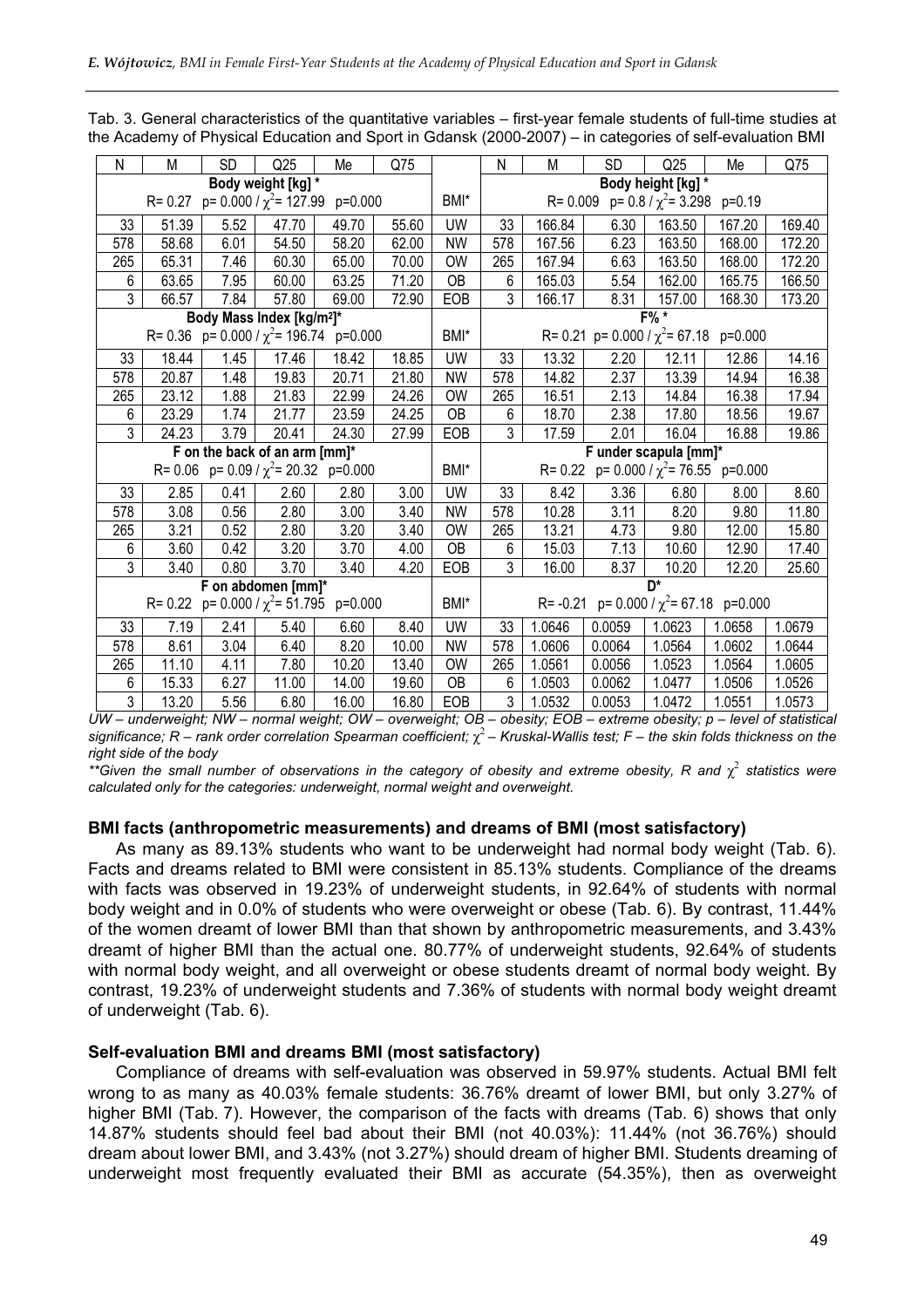(41.30%), and only one person felt her BMI should be classified as underweight (i.e. in accordance with her dreams), and one person as a very high obesity (Tab. 7). Students dreaming of normal BMI, most frequently assessed their BMI as normal (64.66%), then as overweight (30.57%), underweight (3.53%), obese (0.88%) or extremely obese (0.35%) (Tab. 7).

| N           | M                  | <b>SD</b>                              | Q <sub>25</sub> | Me    | Q75   |           | N                                            | M      | SD     | Q <sub>25</sub>                           | Me     | Q75    |
|-------------|--------------------|----------------------------------------|-----------------|-------|-------|-----------|----------------------------------------------|--------|--------|-------------------------------------------|--------|--------|
|             | Body weight [kg] * |                                        |                 |       |       |           |                                              |        |        | Body height [kg] *                        |        |        |
|             |                    | R=-0.11 p= 0.008 / Z= 2.63 p=0.008     |                 |       |       | BMI*      | $R = -0.03$ $p = 0.4 / Z = 0.77$<br>$p=0.44$ |        |        |                                           |        |        |
| 46          | 58.14              | 5.83                                   | 54.50           | 57.10 | 61.80 | <b>UW</b> | 46                                           | 167.15 | 5.7    | 164.4                                     | 166.5  | 169.5  |
| 566         | 61.06              | 7.63                                   | 55.80           | 60.30 | 65.60 | <b>NW</b> | 566                                          | 167.83 | 6.41   | 163.7                                     | 167.6  | 172.3  |
| 0           |                    |                                        |                 |       |       | <b>OW</b> | 0                                            |        |        |                                           |        |        |
| 0           |                    |                                        |                 |       |       | OΒ        | 0                                            |        |        |                                           |        |        |
| $\mathbf 0$ |                    |                                        |                 |       |       | EOB       | $\mathbf 0$                                  |        |        |                                           |        |        |
|             |                    | Body Mass Index [kg/m <sup>2</sup> ] * |                 |       |       |           |                                              |        |        | F% *                                      |        |        |
|             |                    | R= -0.10 p= 0.01 / Z= 2.55 p=0.01      |                 |       |       | BMI*      |                                              |        |        | $R = -0.07$ p= 0.10 / Z= 1.63 p=0.10      |        |        |
| 46          | 20.797             | 1.63                                   | 20.06           | 20.75 | 22.03 | UW        | 46                                           | 15.11  | 2.56   | 13.41                                     | 14.86  | 16.32  |
| 566         | 21.64              | 2.07                                   | 20.18           | 21.49 | 22.88 | <b>NW</b> | 566                                          | 15.58  | 2.51   | 14.14                                     | 15.67  | 17.29  |
| 0           |                    |                                        |                 |       |       | <b>OW</b> | 0                                            |        |        |                                           |        |        |
| 0           |                    |                                        |                 |       |       | OΒ        | $\mathbf 0$                                  |        |        |                                           |        |        |
| 0           |                    |                                        |                 |       |       | EOB       | 0                                            |        |        |                                           |        |        |
|             |                    | F on the back of an arm [mm]*          |                 |       |       |           |                                              |        |        | F under scapula [mm]*                     |        |        |
|             |                    | R= -0.06 p= 0.16 / Z= 1.38 p=0.17      |                 |       |       | BMI*      |                                              |        |        | R= $-0.06$ p= $0.15 / Z = 1.46$ p= $0.15$ |        |        |
| 46          | 3.04               | 0.45                                   | 2.80            | 3.10  | 3.20  | <b>UW</b> | 46                                           | 10.63  | 3.11   | 8.40                                      | 10.00  | 12.20  |
| 566         | 3.18               | 0.60                                   | 2.80            | 3.20  | 3.40  | NW        | 566                                          | 11.63  | 4.27   | 8.80                                      | 10.60  | 13.40  |
| 0           |                    |                                        |                 |       |       | <b>OW</b> | 0                                            |        |        |                                           |        |        |
| 0           |                    |                                        |                 |       |       | OB        | $\pmb{0}$                                    |        |        |                                           |        |        |
| $\mathbf 0$ |                    |                                        |                 |       |       | EOB       | 0                                            |        |        |                                           |        |        |
|             | F on abdomen [mm]* |                                        |                 |       |       |           |                                              |        |        | D*                                        |        |        |
|             |                    | R= -0.03 p= 0.47 / Z= 0.72 p=0.47      |                 |       |       | BMI*      |                                              |        |        | R= 0.07 p= 0.10 / Z= -1.63 p=0.10         |        |        |
| 46          | 9.52               | 4.36                                   | 6.80            | 8.40  | 10.20 | UW        | 46                                           | 1.0598 | 0.0068 | 1.0565                                    | 1.0604 | 1.0643 |
| 566         | 9.60               | 3.69                                   | 7.00            | 9.00  | 11.60 | NW        | 566                                          | 1.0585 | 0.0067 | 1.0539                                    | 1.0583 | 1.0624 |

Tab. 4. General characteristics of the quantitative variables – first-year female students of full-time studies at the Academy of Physical Education and Sport in Gdansk (2000-2007) – in categories of dream BMI

UW – underweight; NW – normal weight; OW – overweight; OB – obesity; EOB – extreme obesity; p – level of statistical significance;  $R$  – rank order correlation Spearman coefficient;  $\chi^2$  – Kruskal-Wallis test; F – the skin folds thickness on the right side of the body

0 | | | | | | | | | | | | 0W | 0 0 | | | | | | | OB | 0 0 | | | | | | | | | EOB | 0

\*Given the small number of observations in the category of obesity and extreme obesity, R and  $\chi^2$  statistics were calculated only for the categories: underweight and normal weight.

Tab. 5. Real BMI (N) and self-evaluation BMI (N) – first-year female students of full-time studies at the Academy of Physical Education and Sport in Gdansk (2000-2007)

| <b>Self-evaluation BMI</b> |           |    |           |     |    |     |     |  |  |
|----------------------------|-----------|----|-----------|-----|----|-----|-----|--|--|
|                            |           | UW | <b>NW</b> | OW  | ОB | EOB |     |  |  |
|                            | UW        | 18 | 15        | 2   |    |     | 35  |  |  |
|                            | <b>NW</b> | 15 | 558       | 229 | 5  |     | 809 |  |  |
| Real BMI                   | <b>OW</b> | 0  | 5         | 33  |    |     | 40  |  |  |
|                            | OΒ        | 0  |           |     |    |     |     |  |  |
|                            | EOB       |    |           |     |    |     |     |  |  |
|                            |           | 33 | 578       | 265 | 6  | 3   | 885 |  |  |

UW – underweight; NW – normal weight; OW – overweight; OB – obesity; EOB – extreme obesity; N – number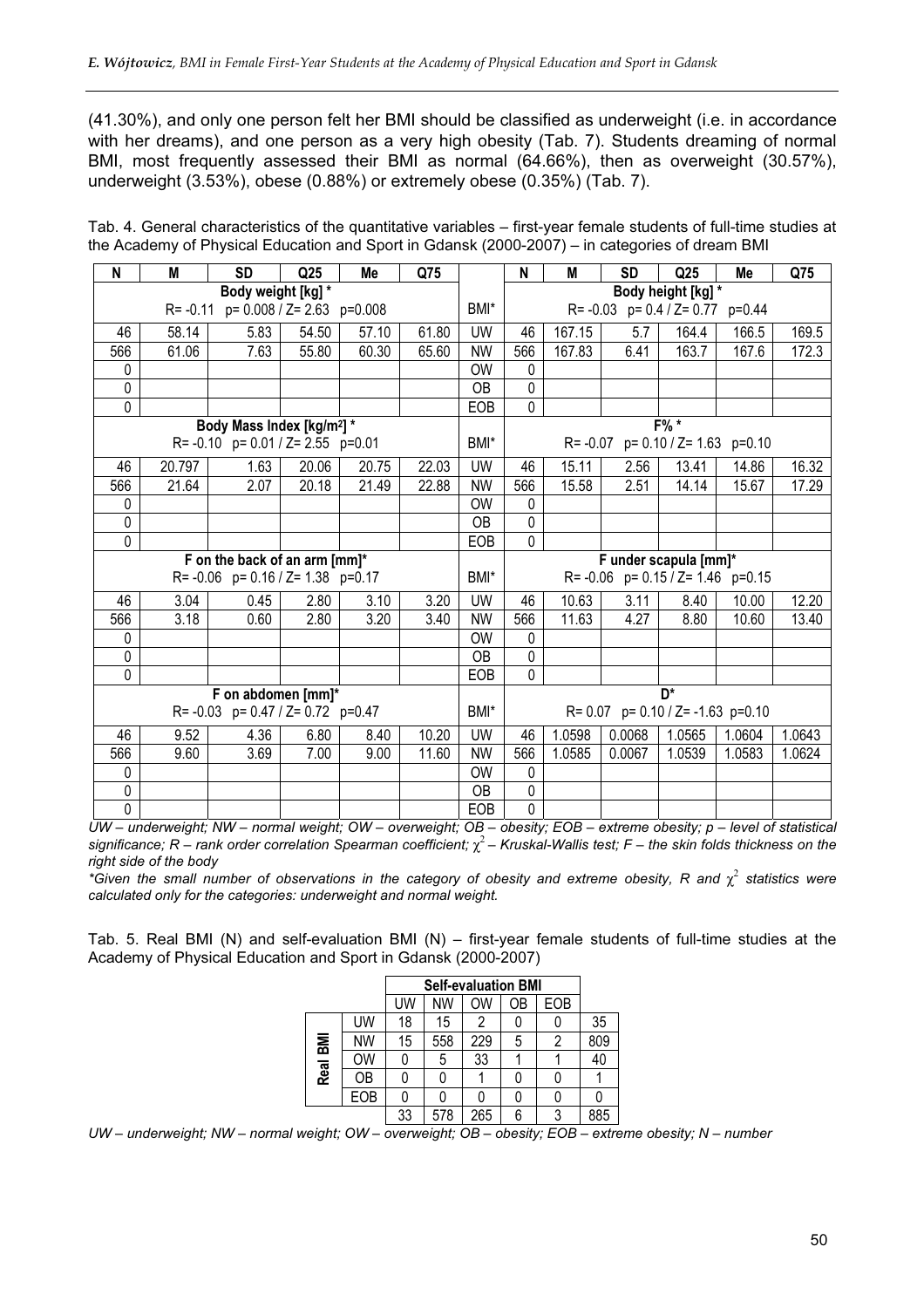Tab.6. Real BMI (N) and dream BMI (N) – first-year female students of full-time studies at the Academy of Physical Education and Sport in Gdansk (2000-2007)

| <b>Dream BMI</b> |           |    |           |    |    |     |     |
|------------------|-----------|----|-----------|----|----|-----|-----|
|                  |           | UW | <b>NW</b> | OW | OB | EOB |     |
|                  | UW        | 5  | 21        |    |    |     | 26  |
| Real BMI         | <b>NW</b> | 41 | 516       | 0  |    |     | 557 |
|                  | <b>OW</b> |    | 28        | 0  |    |     | 28  |
|                  | ОB        | 0  |           | 0  |    |     |     |
|                  | EOB       | ი  |           | 0  |    |     |     |
|                  |           | 46 | 566       | 0  |    | Ω   | 612 |

UW – underweight; NW – normal weight; OW – overweight; OB – obesity; EOB – extreme obesity; N – number

Tab.7. Self-evaluation BMI (N) and dreams BMI (N) – first-year female students of full-time studies at the Academy of Physical Education and Sport in Gdansk (2000-2007)

|                           |           | <b>Dreams BMI</b> |           |    |    |     |     |  |  |  |
|---------------------------|-----------|-------------------|-----------|----|----|-----|-----|--|--|--|
|                           |           | UW                | <b>NW</b> | ОW | OΒ | EOB |     |  |  |  |
| evaluation<br>Self-<br>ВM | UW        |                   | 20        |    |    |     | 21  |  |  |  |
|                           | <b>NW</b> | 25                | 366       |    |    |     | 391 |  |  |  |
|                           | OW        | 19                | 173       |    |    | 0   | 192 |  |  |  |
|                           | ОB        |                   | 5         |    |    |     | 5   |  |  |  |
|                           | EOB       |                   | 2         |    |    |     | 3   |  |  |  |
|                           |           | 46                | 566       |    |    |     | 612 |  |  |  |

UW – underweight; NW – normal weight; OW – overweight; OB – obesity; EOB – extreme obesity; N – number

Tab.8. Underweight, normal weight, overweight, obesity, extreme obesity in the context of real BMI, selfevaluation BMI, dream BMI – first-year female students of full-time studies at the Academy of Physical Education and Sport in Gdansk (2000-2007)

|                        |      | Real<br><b>BMI</b> |     | Self-evaluation<br>BMI | <b>Dream</b><br><b>BMI</b> |        |  |
|------------------------|------|--------------------|-----|------------------------|----------------------------|--------|--|
| <b>BMI</b>             | Ν    | $\%$               |     | $\%$                   | N                          | %      |  |
| <b>Underweight</b>     | 66   | 4.73               | 33  | 3.73                   | 46                         | 7.52   |  |
| Normal weight          | 1246 | 90.67              | 578 | 65.31                  | 566                        | 92.48  |  |
| Overweight             | 78   | 5.595              | 265 | 29.94                  | 0                          | 0.00   |  |
| <b>Obesity</b>         | 4    | 0.29               | 6   | 0.68                   | 0                          | 0.00   |  |
| <b>Extreme obesity</b> | 0    | 0.00               | 3   | 0.34                   | 0                          | 0.00   |  |
|                        | 1394 | 100.00             | 885 | 100.00                 | 612                        | 100.00 |  |

### **Discussion**

Body Mass Index (BMI) is a widely-used measure of the nutritional status [1]. BMI correlates with the total content of fat in the body, which was observed in the tested group of young women (Tab. 2) [10]. Moreover, as is commonly known, BMI is not significantly correlated with body height, which is also beneficial in assessing the nutritional status (Tab. 2). It is well known that students' diet in many cases differs from recommendations of international organizations dealing with this issue. The most common irregularities regard an inappropriate number of meals and irregularities in their consumption [16].

The consequence of such behaviour is abnormal BMI index values, which, in turn, is often associated with significant problems including psychological and social low self-esteem and social isolation. As a result, very often one's own body image or its vision generated under the influence of internal stimuli are not consistent with the actual state.

In the studied group of students the discrepancy between real BMI and self-evaluated BMI amounted to 31.19% (Tab. 5). Only 68.81% of the students evaluated their BMI according to anthropometric measurements. As many as 28.81% assessed their BMI as higher, while only 2.37% rated it lower than anthropometric measurements indicated (Tab. 5).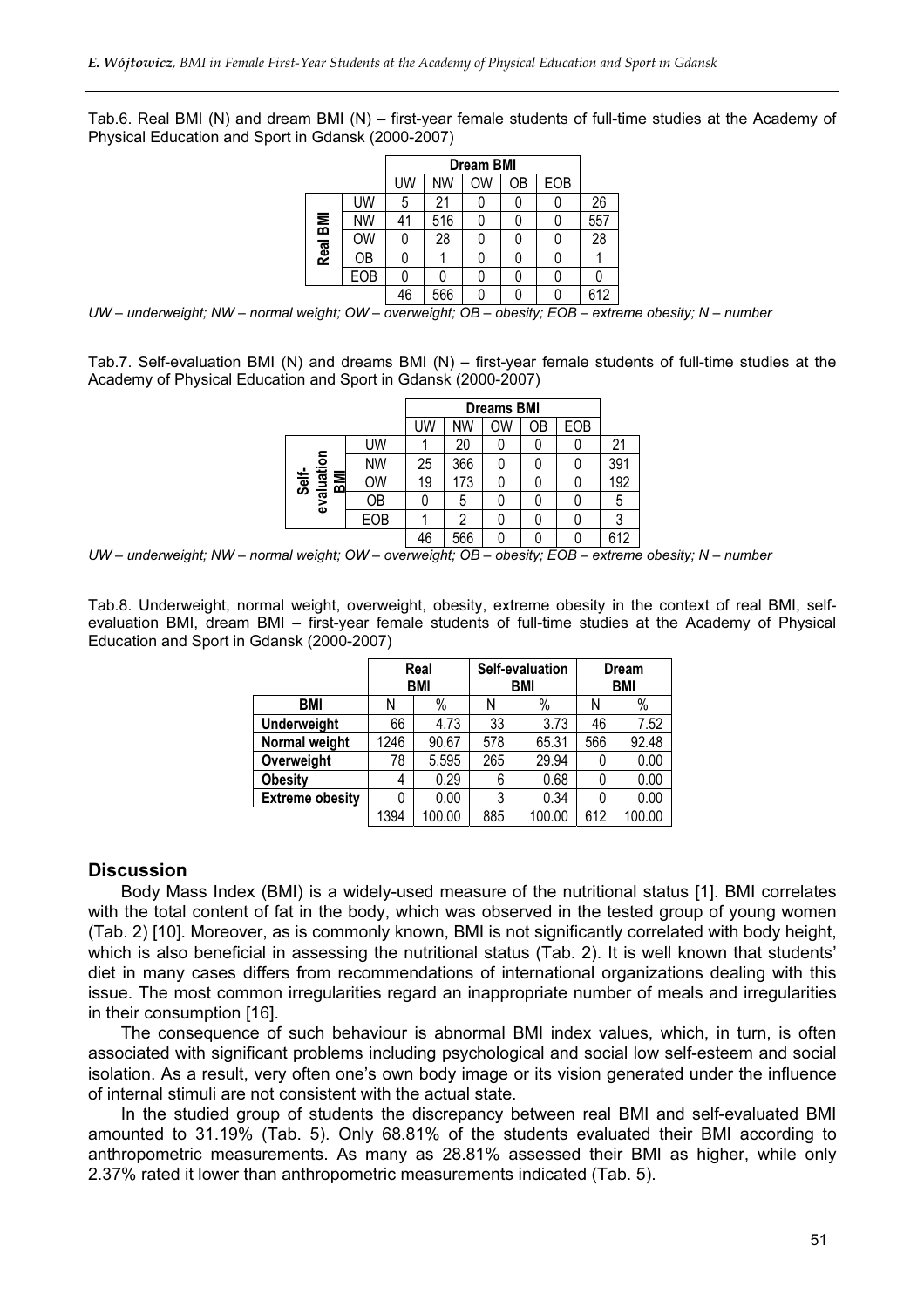Overrating BMI by women more often than underrating it during BMI self-evaluation is a wellknown phenomenon [17,18,19]. Among others the following works [3,5,6,17,18,19,20,21,22,23,24, 25,26,27,28,29,30] indicated the discrepancy between the actual and self-evaluated BMI.

Own body image is an important component of mental welfare, strongly dependent on gender, age, geographical region, cultural behaviours and habits. In a study of young women in Taiwan, Wong [17] noted overweight or obesity in 16.2% women, while in self-evaluation these women indicated such values of BMI three times more frequently (51.4%).

In the group of Gdansk students, these differences are even more pronounced, which is probably largely related to the type of university where they study. They want to be lean, muscular, with a minimum percentage of body fat. Overweight or obesity occurred in 5.9% of students. By contrast, during self-evaluation 30.62% of the women declared overweight or obesity (Tab. 8). During the self-evaluation by Miller [31] overweight women were evaluated at 46%, which is higher than the result obtained in the group of students at the Academy of Physical Education and Sport in Gdansk (28.81%) (Tab. 5). In particular, women overestimate their BMI – even when the BMI is normal (Tab. 5) [3,5,18,19,23,31]. In self-evaluation among the tested group of students 29.17% of women with normal body weight claimed to have higher BMI, and only 1.85% to have a lower one (Tab. 5). This is a very worrying phenomenon, since as mentioned by Mandal [23], during selfevaluation the weight of women with normal body weight is accompanied by depressive disorders, low self-esteem, and subjective assessment of their own appetite as too high. An extreme example of this phenomenon is anorexia nervosa, when a patient sees a lean body as too fat [5]. Underestimating their body weight during self-evaluation, as opposed to overstatement, is a much less common phenomenon. Among Gdansk students understatement was present in only 2.37% of students (1.85% of normal body weight and 12.5% overweight (Tab. 5). Not just their own body image, but also being pleased with its composition (BMI) is quite varied and dependent, among other things, on gender, age, geographical region, cultural behaviours and habits. In this group of young women, 59.97% are satisfied with their BMI (self-evaluation and dreams overlap) (Tab. 7).

A similar result (63%) was obtained by Hoffman [32] among young women (aged 14–19). In 1997 Melone noted a much lower proportion (31%) of women satisfied with their weight among women of the European Union [33]. In turn, in the studies by Nunes et al. [34], 42% of women aged 14–55 years were satisfied with their body weight. Own research and scientific reports clearly indicate that young people, especially growing up women, have difficulty in self-evaluation of body weight adequate to reality. They usually claim that they have excessive body weight. Even dreams are different from facts (Tab. 7). Overweight in self-evaluation is related to the fact, among other things, that they mainly look for normal weight or underweight (Tab. 6, Tab. 7, Tab. 8).

The reasons for inadequate self-evaluation and BMI differences between the facts, dreams and self-evaluation are complicated. On the one hand, they are associated with changes in going through adolescence and entering adulthood (these changes mainly regard the composition and proportions of the body), forming their own identity and a new image of the body. On the other hand, the idea of "slim is better" is omnipresent. Patterns demonstrated in mass media and television advertisements often state that one must be slim. Therefore, young women carry out the assessment of their own bodies mainly through a comparison to the universally accepted ideal of femininity – lean body [24,26].

# **Conclusions**

BMI assessment should not be based solely on the information obtained in young women's self-evaluation. Education is necessary for continuous monitoring and improving dimensions of one's body.

Women examined at the turn of adolescence and adult age women do not have proper skills to assess their BMI, which, in turn, can lead to eating disorders. There is, therefore, a high probability of undue and improper weight loss often due to inadequate nutrition, which can result in serious health consequences. Dealing with this behaviour should be an important part of pro-health education, particularly among young people.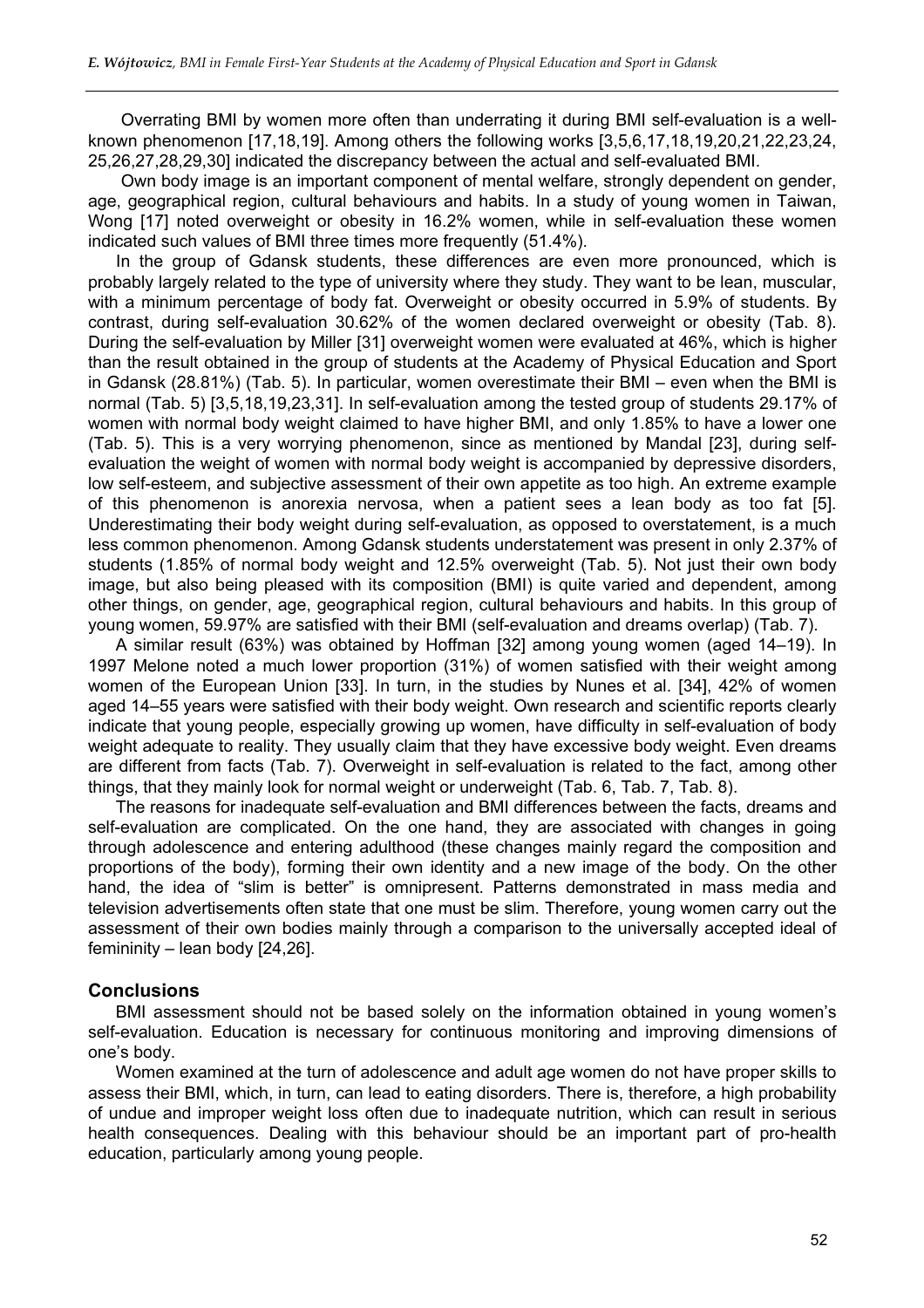There is, therefore, a need to teach children and young people objective methods of assessing body weight, especially by nurses during the screening procedures and in other situations where measurements of body weight and height are made.

# References

- 1. Malinowski A, Strzałko J, eds. Antropologia. Autekologia człowieka [In Polish] [Anthropology. Human autecology]. Warszawa-Poznań: PWN; 1989, 378-387.
- 2. Jaśko J, Kamecka-Krupa J. Czynniki ryzyka anoreksii [in Polish] [Risk factors in anorexia] Prob Hig Epidemiol 2007;88(3):254-258.
- 3. Cachelin FM, Rebeck RM, Chung GH, Pelayo E. Does ethnicity influence body-size preference? A comparison of body image and body size. Obes Res 2002;10(3):158-166.
- 4. Melosik Z. Tyrania szczupłego ciała i jej konsekwencje [in Polish] [The slim body tyranny and its consequences]. In: Melosik Z, ed. Ciało i zdrowie w społeczeństwie konsumpcji [Body and health in a consummerist society. Toruń-Poznań: Edytor; 1999, 139-158.
- 5. Bąk-Sosnowska M, Mandal E, Zachorska-Markiewicz B. Związek nieadekwatnego wyobrażenia własnego ciała z nadwagą u kobiet [in Polish] [Relation between non adequate imaginary picture of personal body and the overweight at women]. Ann Acad Med Siles 2006;60(5):385-390.
- 6. Boschi V, Siervo M, D'orsi P, et al. Body composition, eating behavior food-body concerns and eating disorders in adolescent girls. Ann Nutr Metab 2003;47(6):284-293.
- 7. Jestes D. Body image: how you see it, how you don't. http://www.clearinghouse.mwsc.edu/manuscripts/93.asp [accessed 12.04.1994].
- 8. Yanowski J, Yanowski SZ. Recent advances in basic obesity research. JAMA 1999;282:1504-1506.
- 9. Pi-Suyner FX. The obesity epidemic pathophysiology and consequences of obesity. Obesity Res 2002;10 (suppl.2): 975-1045.
- 10. Kinalska I, Popławska-Kita A, Telejko B, Kinalski M, Zonenberg A, Otyłość a zaburzenia przemiany węglowodorowej [in Polish] [Obesity and carbohydrate metabolism]. Endokrynologia, Otyłość, Zaburzenia Przemiany Materii 2006;2(3):94-101.
- 11. Wójtowicz E. Występowanie chorób sercowo-naczyniowych wśród rodziców studentów i studentek I roku studiów dziennych Akademii Wychowania Fizycznego i Sportu w Gdańsku [in Polish] [Occurrence of cardiovascular diseases in the parents of the first-year daily students at the Academy of Physical Education and Sport in Gdansk]. Annales Universitatis Mariae Curie-Skłodowska 2004;LIX, suppl.XIV,565, Sectio D:435-440.
- 12. Wójtowicz E. Gender, age, body weight, BMI, physical activity of adults and probability of the appearance of chronic diseases. In: Mosiewicz J, ed. Risk factors and prevention in a fight for health and wellness. Lublin: Wydawnictwo NeuroCentrum, XXXVII;2008:337-344.
- 13. Stoke R, Recascino CH. Women's perceived body image: relations with personal happiness. J Women Aging 2003;15:17-30.
- 14. Piechaczek H. Oznaczanie całkowitego tłuszczu ciała metodami densytometryczną i antropometryczną [in Polish] [Determining total body fat with denisitometric and anthropometric methods]. MPA 1975;89:3-48.
- 15. WHO. Global database on Body Mass Index: BMI classification, http://apps.who.int/bmi/index.jsp?introPage=intro\_3.html [accessed 18.11.2010]
- 16. Mięsowicz I, Palus D. Zachowania prozdrowotne studentów Akademii Pedagogiki Specjalnej [in Polish] [Pro-health behaviours in students at the Academy of Special Pedagogy]. In: Malinowski A, Tatarczuk J, Sienkiewicz R, eds. Ontogeneza i promocja zdrowia w aspekcie medycyny, antropologii i wychowania fizycznego [Ontogenesis and health promotion in view of medicine, anthropology and physical education]. Zielona Góra: Oficyna Wydawnicza Uniwersytetu Zielonogórskiego; 2002, 182-189.
- 17. Wong Y, Huang YC. Obesity concerns, Weight satisfaction and characteristics of female dieters: a study on female Taiwanese college students. J Am Coll Nutr 1999;18(2):194-200.
- 18. Wójtowicz E. Stopień urbanizacji środowiska a samoocena BMI młodzieży akademickiej [in Polish] [The degree of urbanisation of the environment and BMI self-evaluation in academic youth]. In: Zagórski J, Popławska H, Skład M, eds. Uwarunkowania rozwoju dzieci i młodzieży wiejskiej [Determinants of the development of rural children and youth]. Lublin: Instytut Medycyny Wsi; 2004, 213-222.
- 19. Wójtowicz E. Masa ciała w ocenie studentów i studentek Akademii Wychowania Fizycznego i Sportu w Gdańsku [in Polish] [Body mass in the eyes of first year male and female sex students at the Academy of Physical Education and Sport in Gdansk]. Annales Universitatis Mariae Curie-Skłodowska LVIII, suppl.XIII, 565, Section D, 2003:513-518.
- 20. Stoke R, Recascino CH. Women's perceived body image: relations with personal happiness. J Women Aging 2003;15:17-30.